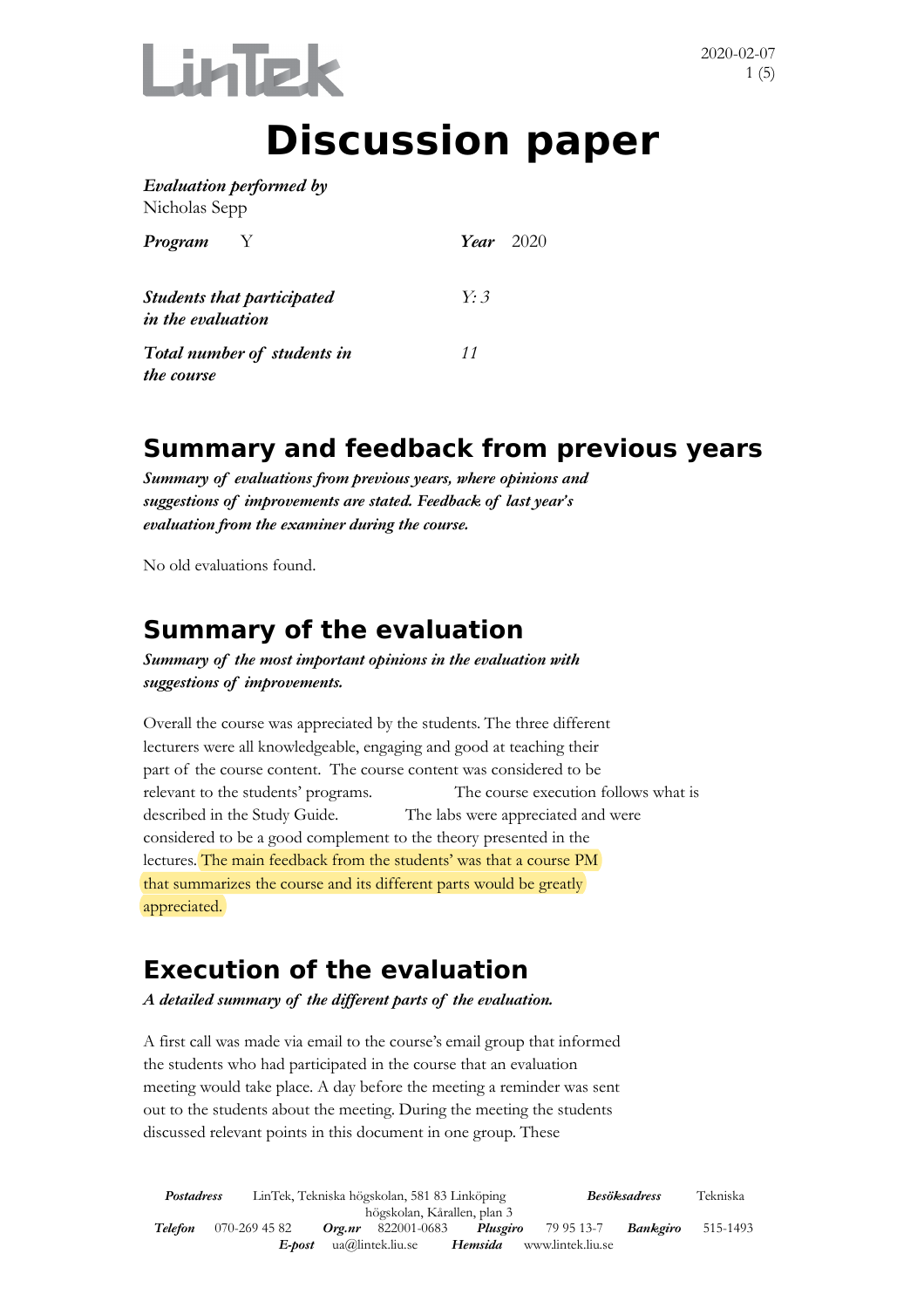

2020-02-07 2 (5)

discussions were written down by the students responsible for the course evaluation, who then used those notes to write this current document.

#### **The content of the course compared to the Study Guide (Studiehandboken)**

*A comparison of the Study Guide's goals, IUAE-matrix, prerequisites, organization, content, literature and examination, with the execution of the course.* 

The students of the course thought that the course content, intended learning outcomes and prerequisites of the course matched the descriptions in the study guide.

#### **The course in the program**

*The course relevance in the program and how the course content correlate to the program goals. The course's placement in the program and the work load compared to the given amount of credits.* 

Students thought that the course was well placed and relevant in their program. Students also thought that the workload was appropriate considering the given amount of credits.

#### **The organization of the course**

*The different parts of the course and how they relate to the course content. The communication between students and the teacher team and within the teacher team.*

Students thought that the organization of the course, which was mainly a combination of lectures and labs, could be confusing at times. It was not always clear how the course was divided between the three different lecturers and what the examinations were. A suggestion from the students is to make a course PM that clarifies the structure of the course in the beginning. For example the PM could contain which lectures are in the course, what the labs are and what each lecturer's examination method is. During the course documents were sent to students by the different lecturers by mail. A suggestion is to centralize the documents by, for example, having them available at Lisam. However the execution of the course was considered to be good overall.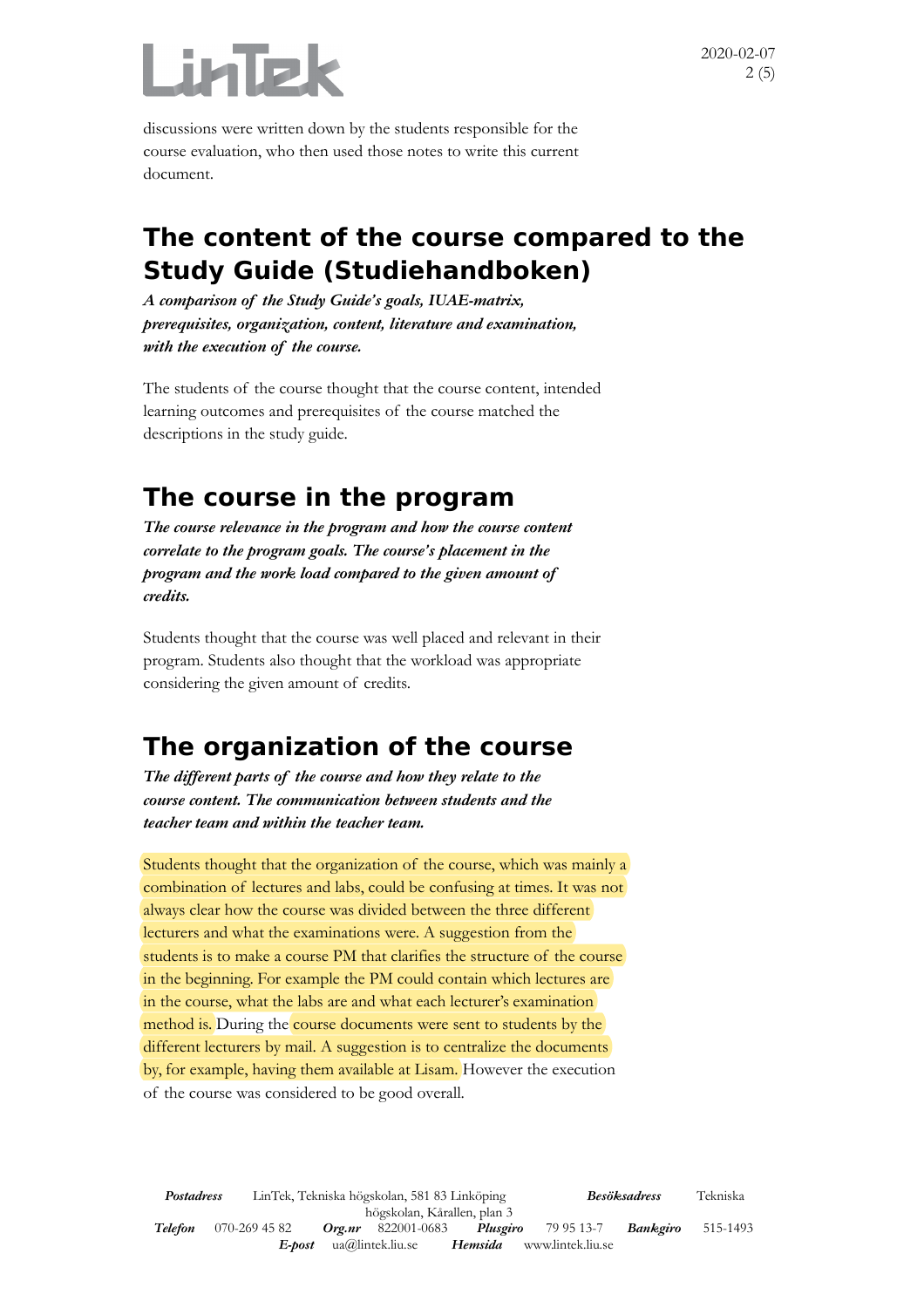# Lintek

Examiner says that a course PM can be arranged and that it is understandable that the students get confused. The examiner will make sure that the structure of the course is made clear at the first lecture and that all documents will be uploaded to Lisam.

#### **Lectures**

*Summary of the lecture's content, structure, time and the lecturer's teaching abilities with suggestions of improvements.*

The lectures were considered to be executed well. Students thought that the format of having three different lecturers was good as it presented the various aspects of the course contents from different perspectives. The lecturers were well versed in the content and presented it well.

The examiner will change direction on some of the content next year, however the content itself will remain the same. It will most likely give a wider range of application.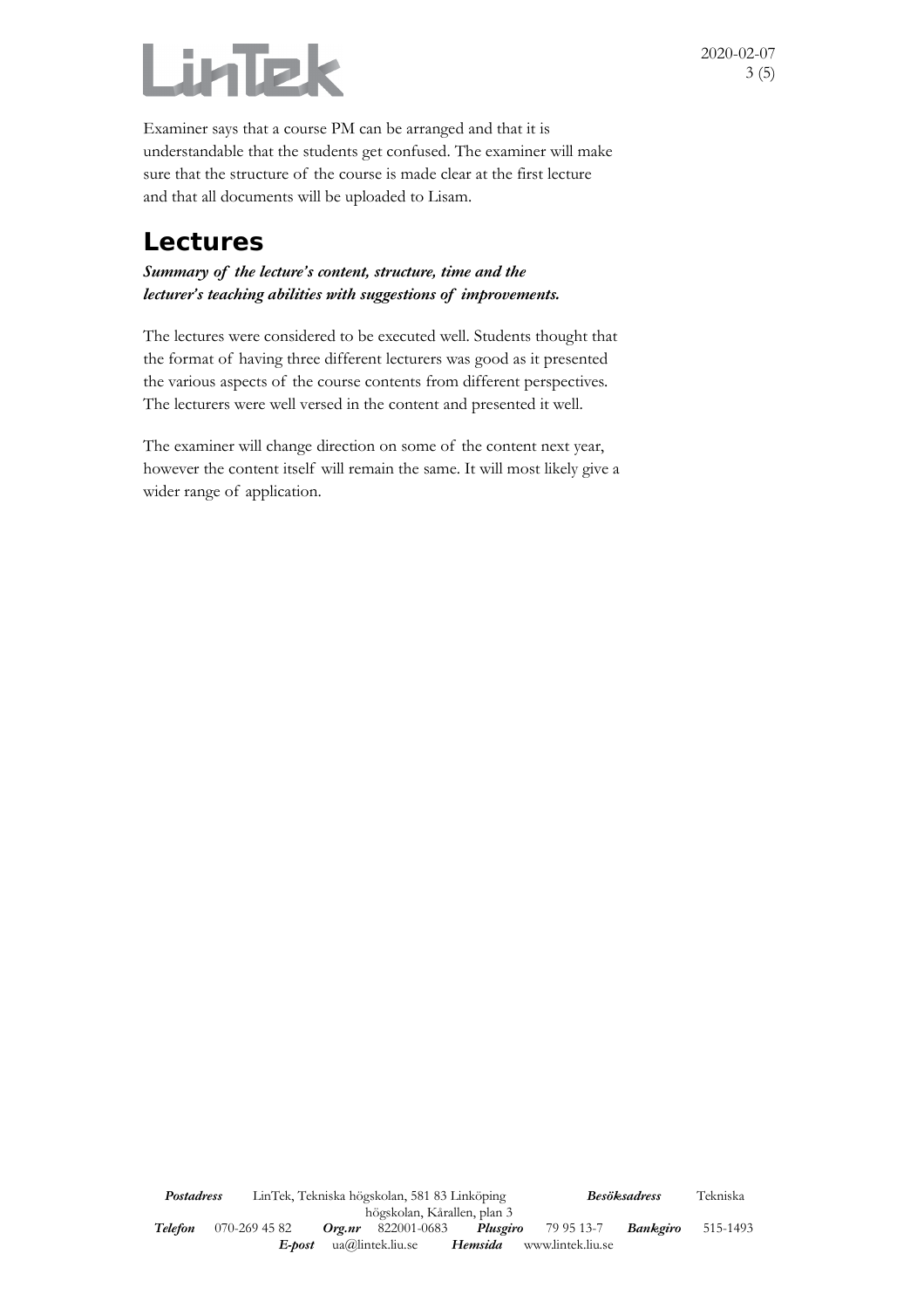

2020-02-07 4 (5)

#### **Labs**

*Summary of the lab's content, structure, time and the lab supervisor's teaching abilities with suggestions of improvements.*

The labs were considered to complement the more theoretical course content presented in the lectures well. Students thought that the supervisors were well prepared and knowledgeable about the subject.

# **Literature**

*The use, content and relevance of the literature in the course.* 

The main literature in this course were the documents mailed to students. These documents were thought to be sufficient in learning the course content and completing the examinations.

Examiner says that all course material will be uploaded to Lisam as this seems most convenient.

# **Examination**

*The execution, relevance, level of the examination and the correlation to the course content.*

This course was examined in three parts, each part was handled by one of the three lecturers. The students thought that the examination covered the course content well. The students also thought that it was unclear how they were graded depending on the results of the different assignments. This was also suggested to be part of the previously suggest course PM. Students also would have appreciated some feedback from the assignments, mainly the first one about Monte Carlo and molecular dynamics.

The examiner agrees that the deadlines should be available at the beginning of the course and that the basis for grading should be made clearer to the students.